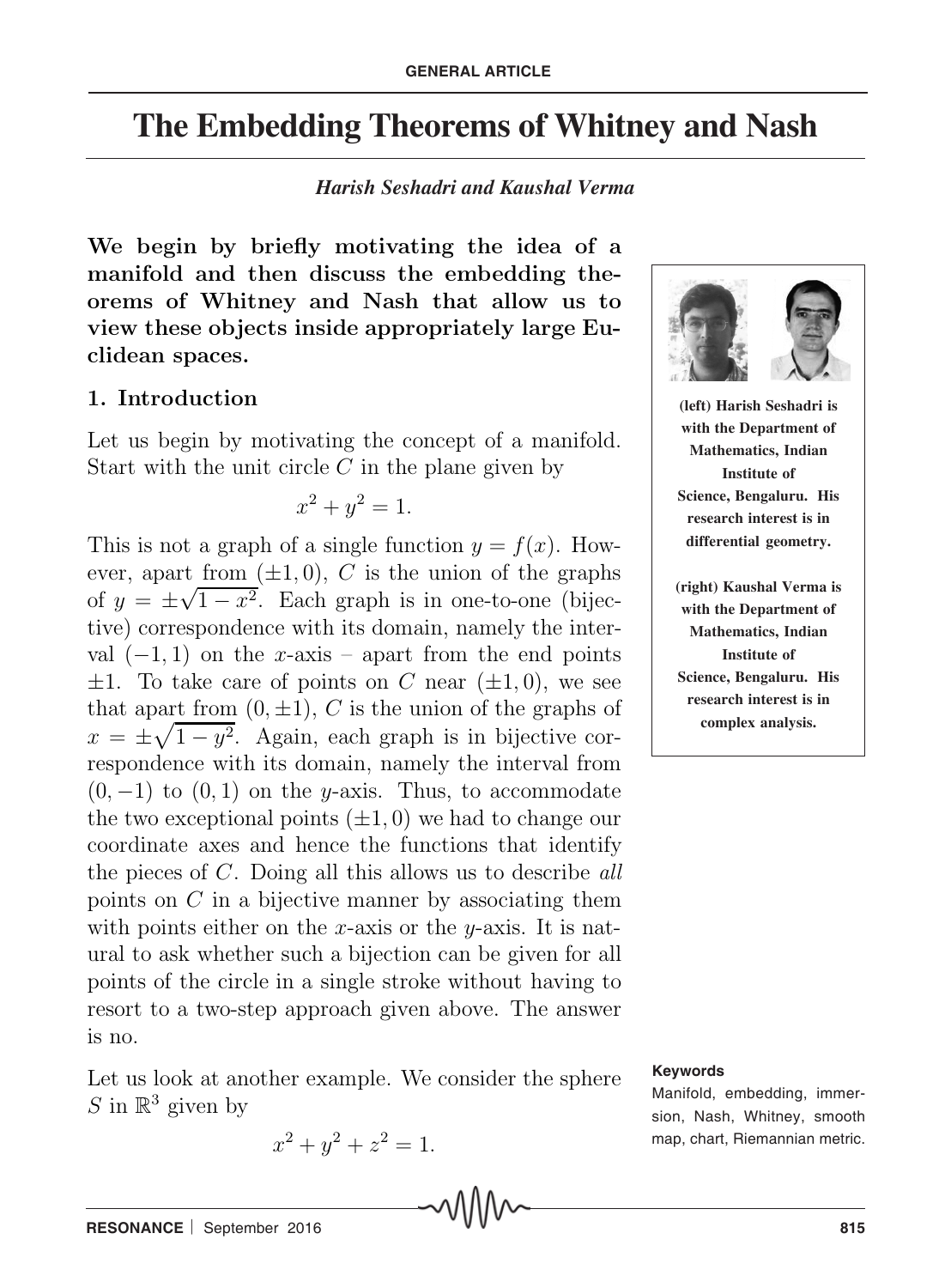The theorems of Whitney and Nash concern general spaces called 'compact manifolds' like the circle and the sphere.

<sup>1</sup> A topological space is second countable, if there exists some countable collection of open subsets such that any open subset of the space can be written as a union of elements of some subfamily of this countable collection. The property of being second countable restricts the number of open sets that a space can have. For the usual Euclidean space, the set of all open balls with rational radii and whose centers have rational coordinates, is countable and forms a basis as above.

2 A Hausdorff space is a topological space in which any two different points admit disjoint open neighbourhoods. This property allows one to deduce uniqueness of limits of sequences. Hausdorff was one of the founders of topology.

As before, it is possible to solve for one of the variables in terms of the other two. For example, writing  $z = \pm \sqrt{1 - x^2 - y^2}$  exhibits two hemispheres of S as graphs over the unit disc in the xy-plane. The analog of the exceptional points in the case of  $C$  above is a much bigger set, namely the 'equator'  $x^2 + y^2 = 1$ . To accommodate it, we write  $y$  (or  $x$ ) in terms of the other two variables and proceed as before. Again, the conclusion of doing all this is that we are able to create a bijective correspondence between *all* points on S and discs that lie in the  $xy$ ,  $yz$  or the  $zx$  planes. If we ask whether it is possible to build such a correspondence at one stroke instead of so many steps, the answer again is no. Both C and S furnish examples of what are called *manifolds*. These are spaces that 'locally' look Euclidean – that is, locally look like an open interval or an open rectangular region. Indeed, on  $C$ , consider the point  $(0, 1)$  and note that the entire upper arc is a neighbourhood containing it, that is in bijective correspondence with an interval  $(-1, 1)$  on the x-axis. The theorems of Whitney and Nash concern general spaces called 'compact manifolds' like the circle and the sphere; in a neighbourhood of each of its points, a manifold of dimension  $n$  looks like the *n*-space  $\mathbb{R}^n$ . The theorems address the question of whether these abstract spaces can be thought of as sitting inside  $\mathbb{R}^N$  for some N. Of course, in doing so, there must be no distortions – the image must be an exact replica of the given manifold.

The purpose of this note is to provide an overview of some of the main ideas behind the embedding theorems of Whitney and Nash. To describe them briefly, we start with the definition of what we formally mean by a smooth real *n*-dimensional manifold  $M$ . The manifolds we define are firstly required to be well-behaved sets in the sense of topology; they are topological spaces that are second countable<sup>1</sup> and Hausdorff<sup>2</sup>. A homeomorphism between topological spaces is a one-to-one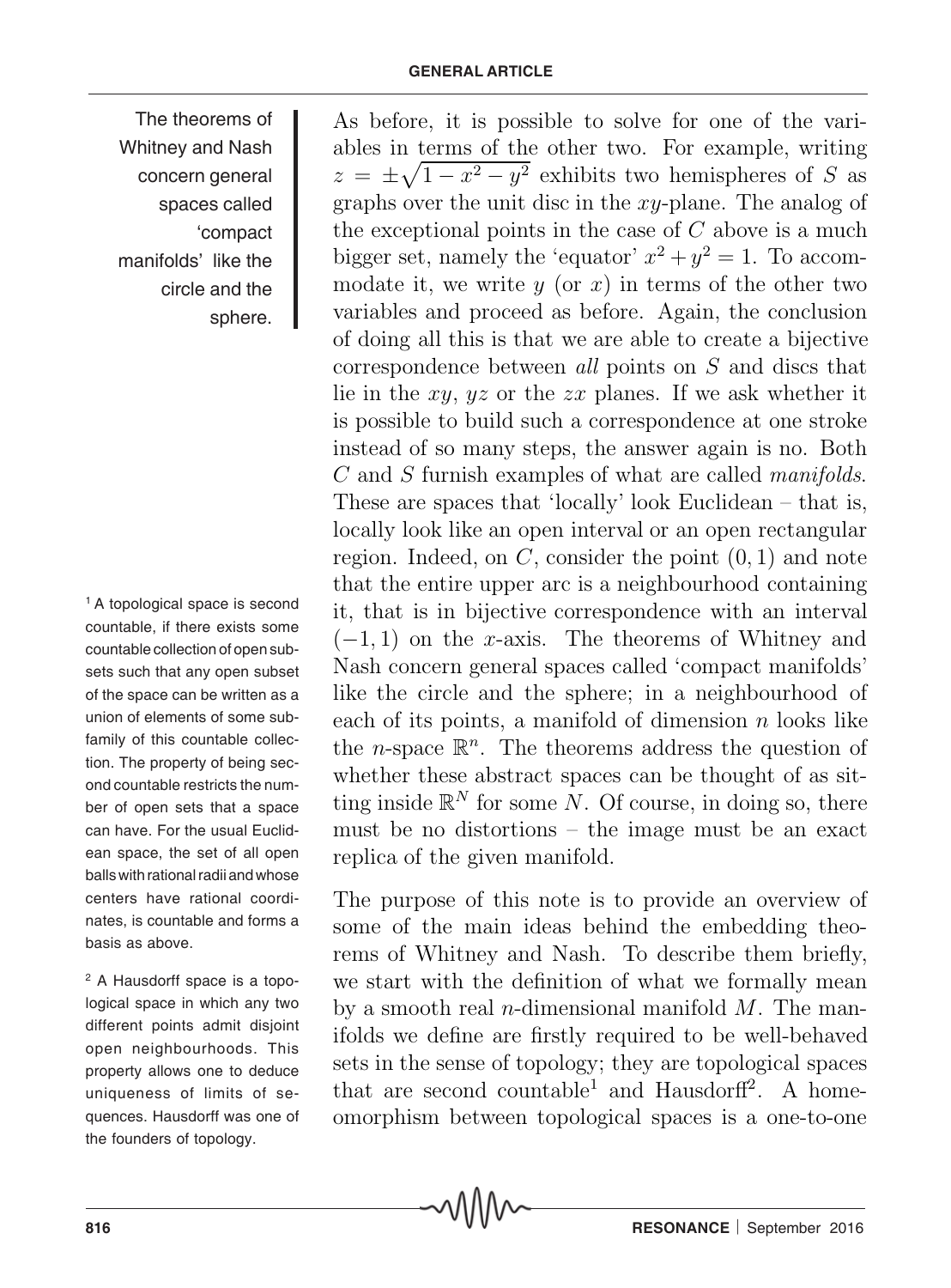continuous map whose inverse is also continuous. The notion of diffeomorphism is defined analogously when the continuity assumption is replaced by differentiability. A topological space M which is second countable and has the Hausdorff property, can be equipped with a so-called smooth structure which enables us to do differential calculus near each point. More precisely, a smooth structure on M consists of pairs  $(U_\alpha, \phi_\alpha)$  where  $U_\alpha$  is open in M and

$$
\phi_{\alpha}: U_{\alpha} \to \phi_{\alpha}(U_{\alpha}) \subset \mathbb{R}^{n}
$$

is a homeomorphism such that  $M$  is covered by the union of the  $U_{\alpha}$ 's, and for all  $\alpha, \beta$  with  $U_{\alpha} \cap U_{\beta} \neq \emptyset$ , the homeomorphism

$$
\phi_{\alpha\beta} = \phi_{\alpha} \circ \phi_{\beta}^{-1} : \phi_{\beta}(U_{\alpha} \cap U_{\beta}) \to \phi_{\alpha}(U_{\alpha} \cap U_{\beta}) \qquad (1)
$$

between open sets in  $\mathbb{R}^n$  is infinitely differentiable. Thus, M is made by gluing together open pieces (usually called 'charts') that are equivalent to open subsets of  $\mathbb{R}^n$ . Furthermore, the collection  $\{(U_\alpha, \phi_\alpha)\}\$ is called an atlas; it is maximal in the sense that it contains all possible pairs  $(U_\gamma, \phi_\gamma)$  that satisfy the compatibility condition (1). The pair  $(U_{\alpha}, \phi_{\alpha})$  can be thought of as giving coordinates since points in  $U_\alpha$  can be assigned coordinates by identifying them with their images  $\phi_{\alpha}(p) \in \mathbb{R}^{n}$ . There is, of course, an ambiguity in this process since the same point on M can belong to several such coordinate charts. This is accounted for by viewing the transition maps  $\phi_{\alpha\beta}$ as a change of coordinates. The manifold M is said to have dimension *n*.

Loosely speaking, Whitney's theorem – there are, in fact, several such – says that every smooth manifold can be viewed as sitting inside  $\mathbb{R}^N$  for some large N, i.e., it can be *embedded* in  $\mathbb{R}^N$ . The word 'embedding' is used in a technically precise sense which will be explained shortly. It is of interest to determine the least N that works for all manifolds with a given dimension.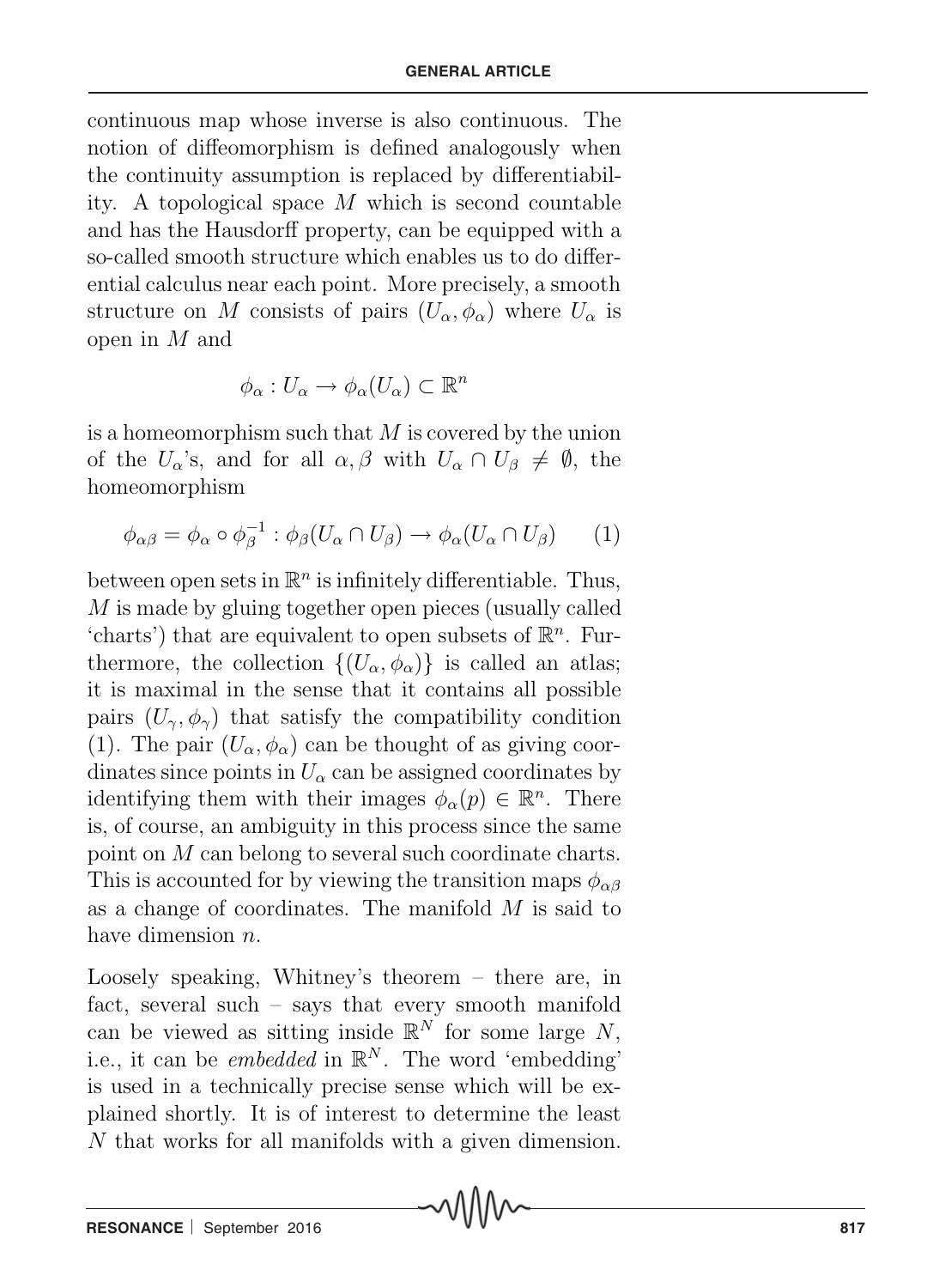'Riemannian metric' provides a notion of length of a tangent vector and hence a way to measure the distance between two points.

Taking this one step further, we may consider a notion of distance on a manifold  $M$ ; this is a so-called 'Riemannian metric' g on M. It provides a notion of length of a tangent vector and hence a way to measure the distance between two points. The pair  $(M, q)$  is called a 'Riemannian manifold'. More precisely, fix  $p \in M$  and let  $x = (x^1, x^2, \ldots, x^n)$  be local coordinates near p. For a tangent vector  $v = (v^1, v^2, \dots, v^n)$  in  $T_pM$ , the tangent space to M at p, the square of the length of v is given by

$$
g(v, v) = \sum_{i,j=1}^{n} g_{ij}(x)v^{i}v^{j} ,
$$

where the matrix  $(g_{ij}(x))_{1\leq i,j\leq n}$ , each of whose entries is a smooth function of  $x$ , is symmetric and positive definite. Now, there is a natural notion of a submanifold of a manifold, and every submanifold  $S$  of  $\mathbb{R}^n$  is clearly Riemannian since the standard inner product on  $\mathbb{R}^n$  may be restricted to S. Nash's theorem says that not only can we embed M in  $\mathbb{R}^N$  (for some N) but we can do this in such a way that the intrinsic notion of length of a tangent vector on M is inherited from  $\mathbb{R}^N$ . We discuss these theorems in more detail in Sections 2 and 3 wherein we adopt the convention that 'smooth' will always mean infinitely differentiable (denoted by  $C^{\infty}$ ), either for manifolds or maps between them.

## **2. The Whitney Embedding Theorem(s)**

Let us begin by recalling two definitions. Let  $M, N$  be smooth manifolds of dimensions  $m, n$  respectively and  $f: M \to N$  a smooth map. The tangent space at a point  $p \in M$  is a linear space  $\mathbb{R}^n$ ; it is the space of all directions in which one can pass through p tangentially. The above informal description is dependent on thinking of the manifold as sitting inside a Euclidean space already. However, there is an intrinsic definition of tangent vectors and tangent space at each point which we do not recall here. The key property of tangent spaces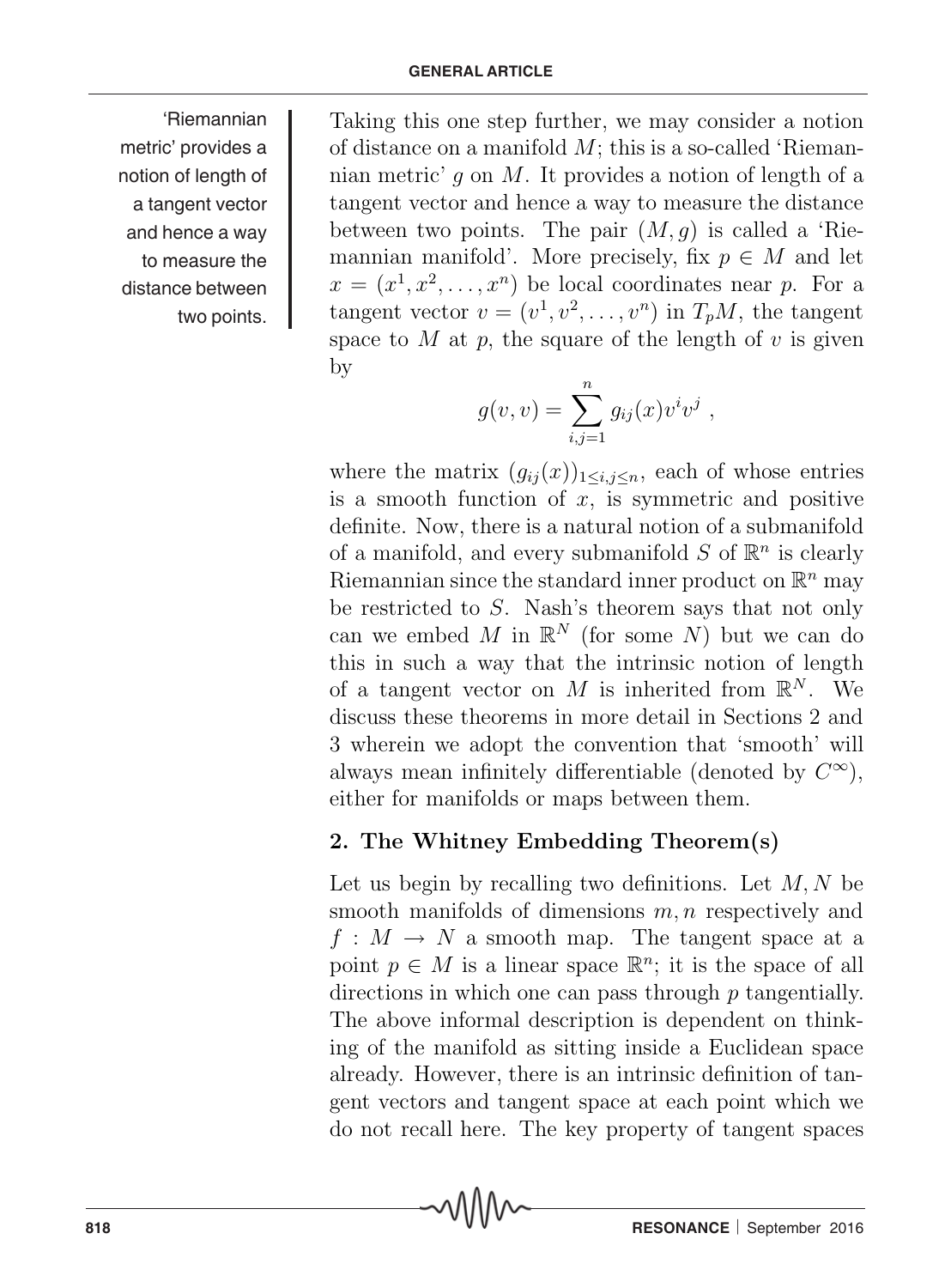is that a smooth map  $f : M \to N$  gives a natural *linear* map

$$
df(p): T_pM \to T_{f(p)}N.
$$

The map f is said to be an *immersion* if the derivative map  $df(p)$ :  $T_pM \to T_{f(p)}N$  is injective (another name for one-to-one maps) for all  $p \in M$ , and f is called a *submersion* if dfp) is surjective (another name for onto maps) for all  $p \in M$ .

A stronger notion is that of embedding. We say that  $f: M \to N$  is an *embedding* provided f is an immersion which maps  $M$  homeomorphically onto its image  $f(M) \subset N$ . In other words, when  $f(M)$  is equipped with the subspace topology from  $N$ , the spaces  $M$  and  $f(M)$  are homeomorphic.

Examples of immersions that are not embeddings abound. For example, the derivative of the map  $\psi : \mathbb{R} \to \mathbb{C}$  given by  $\psi(t) = (\cos t, \sin t)$  is  $d\psi(t) = (-\sin t, \cos t)$  which is injective for all  $t$  (since both components cannot vanish simultaneously), but  $\psi$  fails to be an embedding since it is not injective.

More examples can be constructed by considering the parametrizations of curves in  $\mathbb{R}^2$  that have self-intersections; a much-quoted one being the map  $\rho : [0, 2\pi] \rightarrow$  $\mathbb{R}^2$ ,  $\rho(t) = (\sin 2t, -\sin t)$ . This traces a standing figureof-eight as t increases from 0 to  $2\pi$ . It can be checked that  $\rho$  restricted to  $(0, 2\pi)$  is an injective immersion that fails to be an embedding. A useful observation is that if M is compact, then any injective immersion  $f: M \to N$ is an embedding. With all this out of the way, here is then the first statement in a hierarchy of embedding theorems due to Whitney.

**Theorem 1.** *Any compact manifold* M *of dimension* n *can be embedded in*  $\mathbb{R}^N$  *for sufficiently large* N.

*Proof.* Let  $B^n(q, r)$  denote the open ball in  $\mathbb{R}^n$  centered

The map *f* is said to be an *immersion* if the derivative map  $df(p): T_pM \to T_{f(p)}N$ is injective.

We say that  $f: M \rightarrow N$ is an *embedding* provided *f* is an immersion which maps *M* homeomorphically onto its image  $f(M) \subset N$ .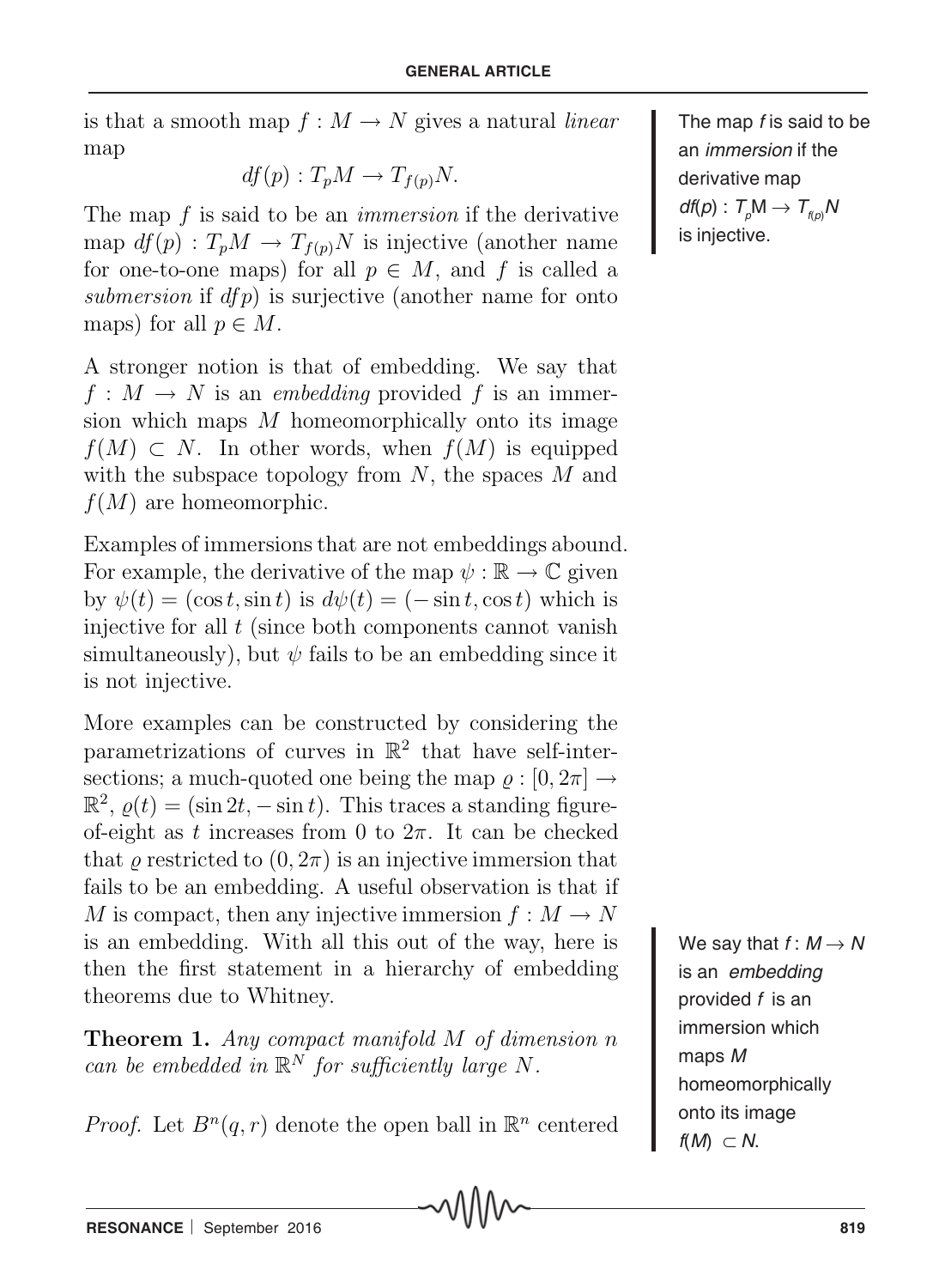at  $q \in \mathbb{R}^n$  with radius  $r > 0$ . Since M is compact, there are finitely many coordinate charts  $(U_{\alpha}, \phi_{\alpha})$ ,  $1 \leq \alpha \leq k$ , such that  $\phi_{\alpha}(U_{\alpha}) \supset B^{n}(0, 2)$  and M is covered by the union of the finitely many open sets  $V_{\alpha} = \phi_{\alpha}^{-1}(B^n(0, 1)).$ Let  $\varrho_{\alpha}: M \to \mathbb{R}^n$  be smooth functions supported in U<sub>α</sub> such that  $\varrho_{\alpha} \equiv 1$  in a neighbourhood of  $\overline{V}_{\alpha}$ . Thus  $\psi_{\alpha}(x) = \varrho_{\alpha}(x)\phi_{\alpha}(x)$  is a well-defined smooth map on M that vanishes outside  $U_{\alpha}$ . Also,  $\psi_{\alpha} = \phi_{\alpha}$  on  $V_{\alpha}$ . Define  $f: M \to \mathbb{R}^{k(n+1)}$  by

$$
f(x) = (\psi_1(x), \psi_2(x), \dots, \psi_k(x), \varrho_1(x), \varrho_2(x), \dots, \varrho_k(x)).
$$

Note that  $f$  is smooth. To see that  $f$  is injective, suppose that  $f(x) = f(y)$ . Then  $\psi_{\alpha}(x) = \psi_{\alpha}(y)$  and  $\varrho_{\alpha}(x) =$  $\varrho_{\alpha}(y)$  for all  $\alpha \leq k$ . Also, there exists at least one index, say  $\alpha_0$ , for which  $\varrho_{\alpha_0}(x) = \varrho_{\alpha_0}(y) \neq 0$  since the V<sub>α</sub>'s cover M and  $\varrho_{\alpha} \equiv 1$  on  $V_{\alpha}$ . Thus,  $\psi_{\alpha_0}(x) = \psi_{\alpha_0}(y)$ implies that  $\phi_{\alpha_0}(x) = \phi_{\alpha_0}(y)$ . This in turn gives  $x = y$ as  $\phi_{\alpha}$  is bijective. Incidentally, this shows that both  $x, y$  must be in  $V_{\alpha_0}$ .

To check that  $f$  is an immersion, we must inspect the derivative df. Fix an arbitrary  $p \in M$  and suppose that  $p \in V_\beta$  for some  $\beta \leq k$ . The rows of the matrix of

$$
df(p): T_pM \to T_{f(p)}\mathbb{R}^{k(n+1)} \simeq \mathbb{R}^{k(n+1)}
$$

are created by taking the derivatives of the various components of  $f$ . In other words, we may decompose the matrix of  $df(p)$  into blocks, each of which represents the derivative of the various components of  $f$ . Near  $p$ ,  $\rho_{\beta} \equiv 1$  and hence  $\psi_{\beta} = \phi_{\beta}$ . This means that near p, the map  $f$  looks like

$$
f(x) = (\psi_1(x), \psi_2(x), \dots, \phi_\beta(x), \dots, \psi_k(x), \varrho_1(x), \varrho_2(x), \dots, 1, \dots, \varrho_k(x)).
$$

Since  $\phi_\beta$  is a smooth diffeomorphism near p, its derivative has rank  $n$  as a linear map at  $p$ . The derivative of  $\phi_{\beta}$  is also present in  $df(p)$  as a sub-block. Hence  $df(p)$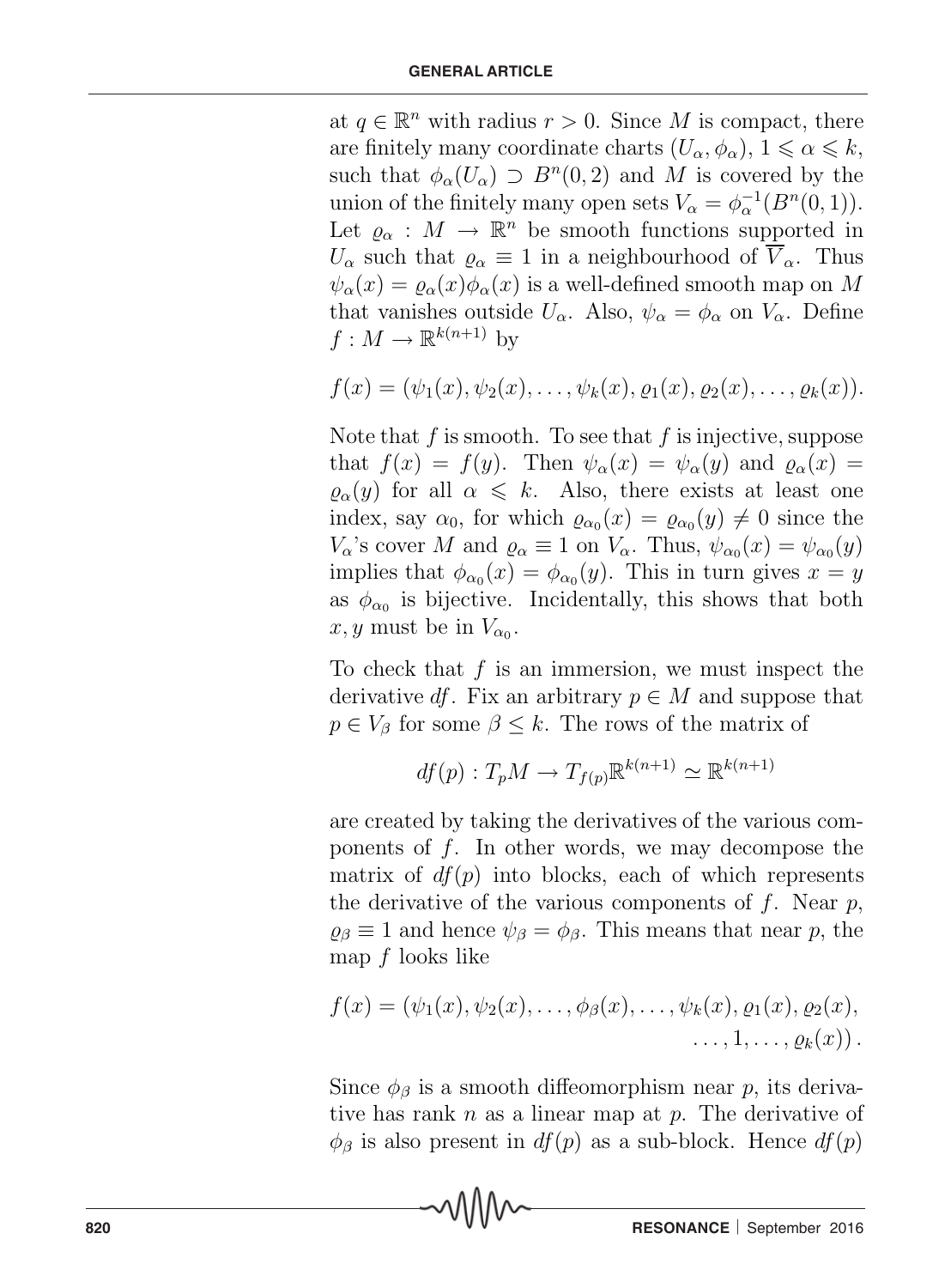has full rank, i.e., n at p. Since M is compact, f being an immersion must be an embedding. This completes the proof.  $\Box$ 

A stronger theorem due to Whitney is the following one.

**Theorem 2.** *Any compact manifold* M *of dimension* n *can be embedded in*  $\mathbb{R}^{2n+1}$  *and immersed in*  $\mathbb{R}^{2n}$ *.* 

*Proof.* By the above theorem, M embeds in some  $\mathbb{R}^N$ , where we may assume that  $N > 2n + 1$  without loss of generality. As a result, we may replace  $M$  by its embedded image and think of it as a submanifold of  $\mathbb{R}^N$ . Then suppose that  $M \subset \mathbb{R}^N$  where  $N > 2n + 1$ . Whitney showed that there exists a linear map from R*<sup>N</sup>* to a suitable copy of  $\mathbb{R}^{N-1}$  which restricts to the identity function on this copy of  $\mathbb{R}^{N-1}$  (that is, the map is a projection from  $\mathbb{R}^N$  to this  $(N-1)$  dimensional subspace), and whose restriction to M is again an embedding provided  $N > 2n + 1$ . By repeating this argument, it will follow that M eventually embeds in  $\mathbb{R}^{2n+1}$ . To get a hold of this linear projection, let  $v \in \mathbb{R}^N$  be a non-zero vector based at the origin and consider the orthogonal complement

$$
W_v = \{ u \in \mathbb{R}^N : \langle u, v \rangle = 0 \} \simeq \mathbb{R}^{N-1}.
$$

Here, the angle brackets denote the standard inner product on  $\mathbb{R}^N$ . Let  $P_v : \mathbb{R}^N \to W_v$  be the orthogonal projection, which, as may be recalled, is given by

$$
P_v(x) = x - \frac{\langle x, v \rangle}{\langle v, v \rangle} v
$$

for  $x \in \mathbb{R}^N$ . The main idea is to show that the set of v's for which  $P_v : M \to \mathbb{R}^{N-1}$  is not an embedding has measure zero. Note that  $P<sub>v</sub>$  restricted to M fails to be an embedding when it is either not injective or not an immersion.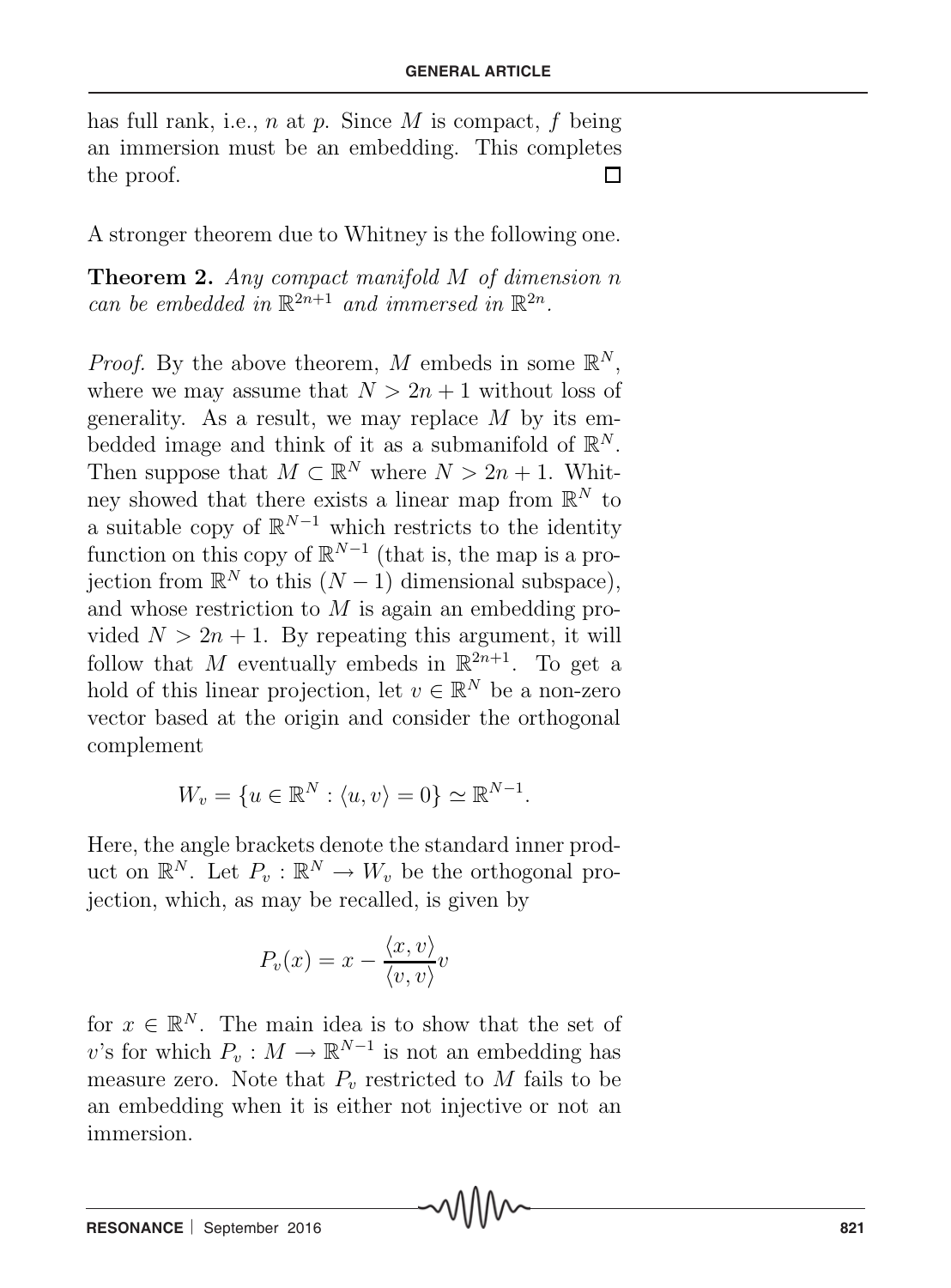First, let us identify all those v's for which  $P_v$  is not injective on M. Suppose there are points  $p_1 \neq p_2$  on M such that  $P_v(p_1) = P_v(p_2)$ . By using the definition of  $P_v$ above, this implies that

$$
p_1 - p_2 = cv
$$
, where  $c = \frac{\langle p_1, v \rangle}{\langle v, v \rangle} - \frac{\langle p_2, v \rangle}{\langle v, v \rangle}$ .

This means that  $p_1 - p_2$  is parallel to v. It is convenient to look at homogeneous coordinates – that is, for a nonzero element  $x = (x_1, \dots, x_N) \in \mathbb{R}^N$ , one considers the whole line through the origin and this point as a single point in the *projective space*  $\mathbb{RP}^{N-1}$ . One writes this point as  $[x]$ . So, by passing to homogeneous coordinates, the above statement says that  $[p_1 - p_2] = [v] \in \mathbb{R} \mathbb{P}^{N-1}$ . Consider the map  $\sigma_1$  :  $(M \times M) \backslash \Delta \rightarrow \mathbb{RP}^{N-1}$  defined on the complement of the diagonal  $\Delta = \{(m, m) : m \in M\}$ by

$$
\sigma_1(p_1, p_2) = [p_1 - p_2]
$$

where  $\Delta = \{(p, p) : p \in M\}$  is the diagonal in M. The set of all v's for which  $P<sub>v</sub>$  is not injective on M lies in the image of  $\sigma_1$ . Now  $(M \times M) \setminus \Delta$  is open in  $M \times M$  and hence has dimension 2n, while  $\mathbb{RP}^{N-1}$  has dimension  $N-1$ . Since  $2n < N-1$  by assumption, the famous theorem of Sard<sup>3</sup> implies that the image of  $\sigma_1$ has measure zero in RP*<sup>N</sup>*−<sup>1</sup> .

Next, let us identify all those  $v$ 's for which  $P_v$  fails to be an immersion on M. Suppose there is some  $p \in M$  and a non-zero vector  $X_p \in T_pM$  such that  $dP_v(p)(X_p) = 0$ . As  $P_v$  is linear,  $dP_v = P_v$ . Thus,  $P_v(X_p) = 0$ , i.e.,  $X_p$ belongs to the kernel of  $P<sub>v</sub>$  which is one-dimensional and spanned by v. In other words,  $[X_p]=[v]$ . Consider the map  $\sigma_2 : TM \setminus \{0\} \to \mathbb{RP}^{N-1}$  defined by

$$
\sigma_2(p, X_p) = [X_p].
$$

Here,  $TM$  is the so-called tangent bundle of M consisting, by definition, of all pairs  $(p, X_p)$  with a point p in M

3 Sard's lemma or Sard's theorem asserts that for a smooth map from a manifold to another, the set of critical values (that is, the image of the set of critical points) has Lebesgue measure zero. That is, the set of critical values is small.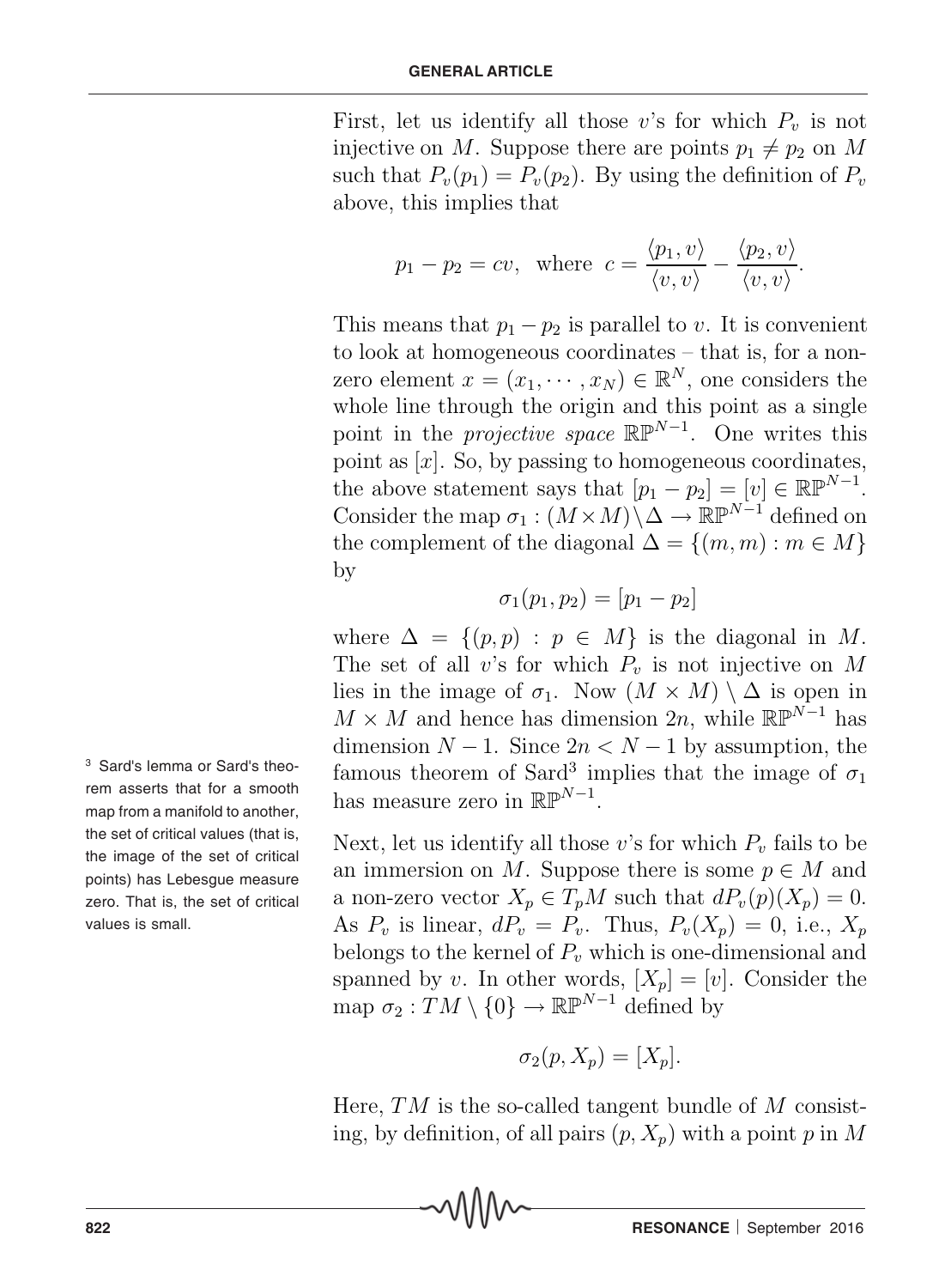and a tangent vector  $X_p$  at p. Also,  $TM \setminus \{0\}$  denotes  $\{(p, X_p) : X_p \neq 0\}$ . The set of all v's for which  $P_v$  is not an immersion on M is contained in the image of  $\sigma_2$ . The end game is a dimension count as above; indeed, the dimension of  $TM \setminus \{0\}$  is  $2n$  since it is open in  $TM$ (and which has dimension 2n) while that of  $\mathbb{RP}^{N-1}$  is  $N-1$ . Since  $2n < N-1$  by assumption, Sard's theorem again implies that the image of  $\sigma_2$  has measure zero in  $\mathbb{RP}^{N-1}$ . Thus, if we avoid the image of  $\sigma_1$  and  $\sigma_2$ , both of which have measure zero, there is plenty of room to pick a v for which  $P_v$  is an injective immersion and hence an embedding on M.

To see that M can be immersed in  $\mathbb{R}^{2n}$ , we first get an embedding of M in  $\mathbb{R}^{2n+1}$  as above. Consider the collection of all unit vectors in  $TM$ , i.e.,

$$
TM_1 = \{(p, X_p) : |X_p| = 1\} \subset TM \setminus \{0\}
$$

which is a  $(2n-1)$ -dimensional manifold. Restrict  $\sigma_2$  to  $TM_1$  to get

$$
\sigma_2:TM_1\to\mathbb{R}\mathbb{P}^{2n}.
$$

By Sard's theorem, the image  $\sigma_2(TM_1) \subset \mathbb{RP}^{2n}$  has measure zero. Thus, there is a vector v for which  $P_v$ is an immersion on M.

These theorems can be strengthened in several pages. First of all, the assumption that  $M$  be compact can be dropped. Whitney also showed that if  $n > 1$ , every ndimensional manifold M can be immersed in R<sup>2</sup>*n*−<sup>1</sup> and if  $n > 0$ , then every *n*-dimensional manifold M can be embedded in  $\mathbb{R}^{2n}$ .

## **3. The Nash Embedding Theorem(s)**

Let  $(M, q)$  be a Riemannian manifold of dimension n. The problem now is to construct a map

$$
u: M \to \mathbb{R}^N, u = (u_1, u_2, \dots, u_N)
$$

## $\Box$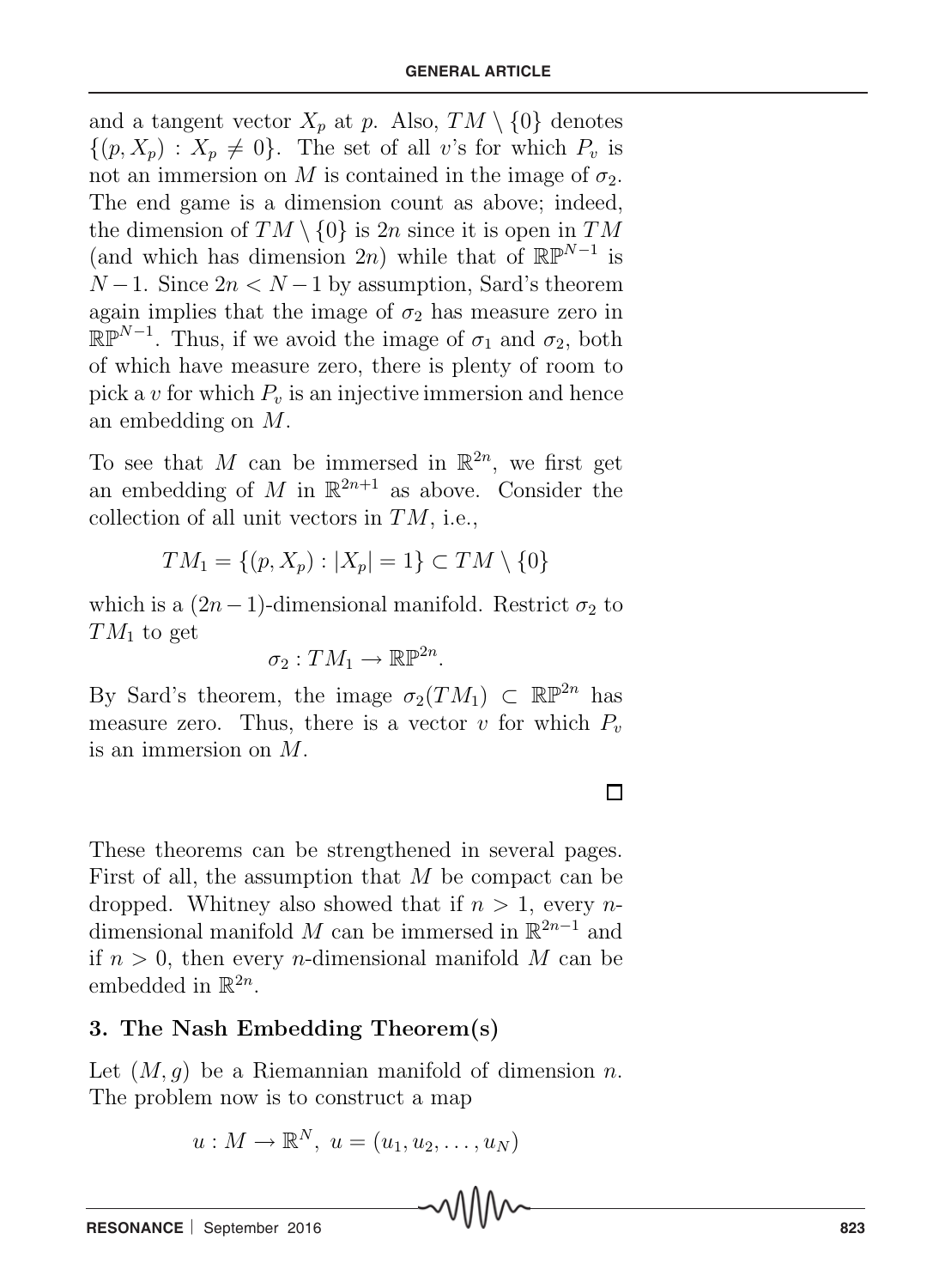for some N so that the following conditions are satisfied. First, u must be an embedding, and second,

$$
g = (du_1)^2 + (du_2)^2 + \ldots + (du_N)^2.
$$
 (2)

This says that g agrees with what one obtains by using the map u to 'pull back' the standard metric on  $\mathbb{R}^N$ . In other words, u serves as an isometric (that is, distancepreserving) embedding of  $M$ . Finding such a  $u$  is the isometric embedding problem. To motivate the main ideas here, let us write the metric  $q$  in local coordinates  $x = (x_1, x_2, \ldots, x_n)$  as

$$
g = \sum_{i,j=1}^n g_{ij} dx_i dx_j.
$$

Now compute the derivatives du*<sup>i</sup>* and compare coefficients of  $dx_i dx_j$  in (2) to get

$$
g_{ij} = \sum_{l=1}^{N} \partial_i u_l \, \partial_j u_l = \langle \partial_i u, \partial_j u \rangle, \tag{3}
$$

where  $\partial_k = \partial/\partial x_k$  is the partial derivative with respect to  $x_k$ . Since  $1 \leq i, j \leq n$  and  $g_{ij} = g_{ji}$ , there are exactly  $n(n + 1)/2$  equations in (3). Solving (3) for u would give us a local isometric embedding. There are several steps in solving just the local problem, the first being to rewrite the metric  $q$  in a more convenient form. It turns out that for a given point  $p \in M$ , there is a local coordinate system  $x = (x_1, x_2, \ldots, x_n) = (x', x_n)$  near p in which  $q$  can be written as

$$
g = \sum_{i,j=1}^{n-1} g_{ij}(x',x_n) \, dx_i \, dx_j + dx_n^2.
$$

Thus, the  $x_n$ -direction can be decoupled from the others. In particular, this helps in reducing the complexity of (3). Indeed, (3) is now equivalent to

$$
\langle \partial_k u, \partial_n u \rangle = 0, \ \langle \partial_n u, \partial_n u \rangle = 1 \text{ and } \langle \partial_k u, \partial_l u \rangle = g_{kl}.
$$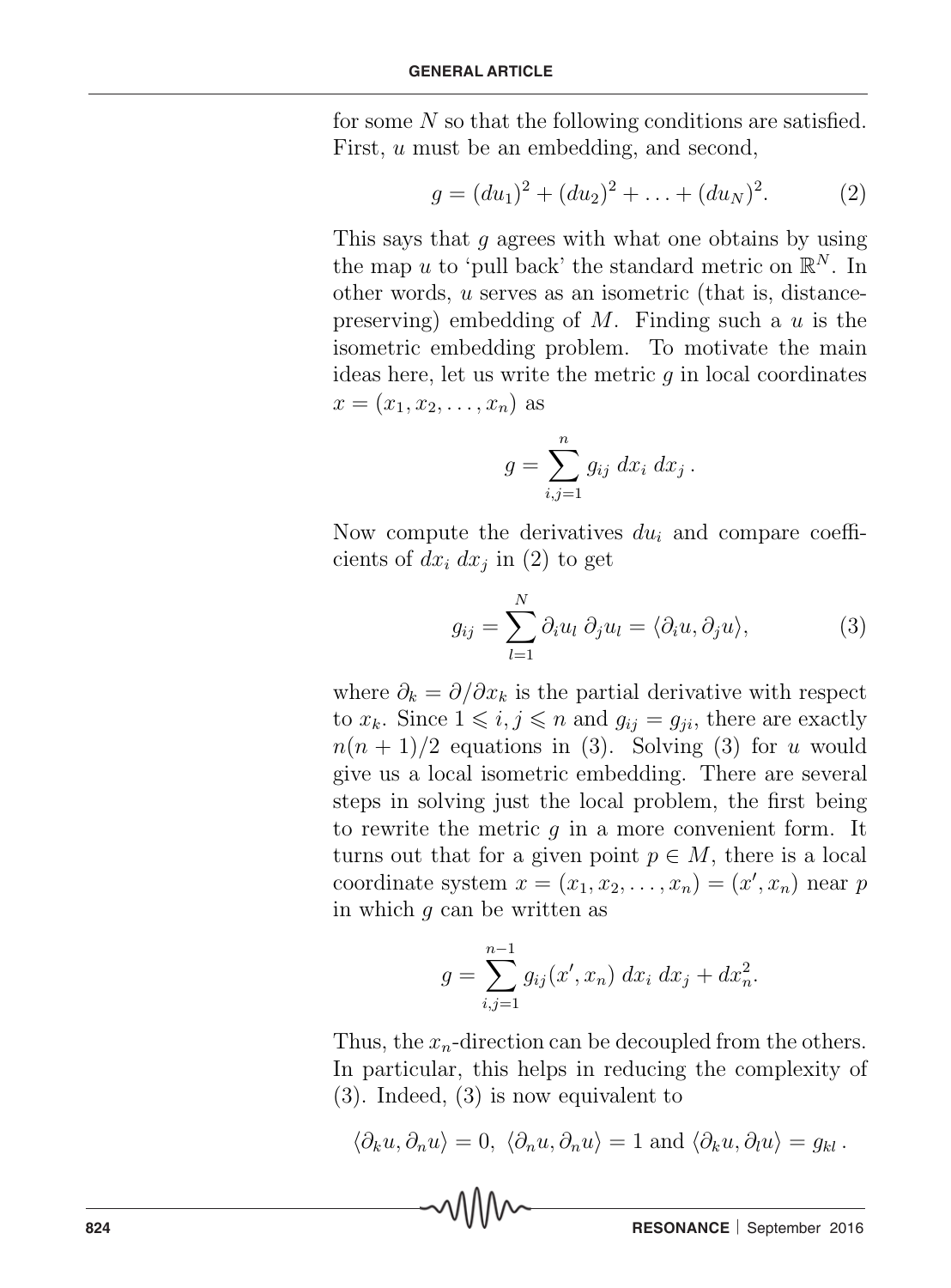for all  $1 \leq k, l \leq n - 1$ . By differentiating, they can be shown to be equivalent to yet another system of equations that involve  $\partial_{nn} u, \partial_k u$  and  $\partial_l u$  for  $1 \leq k, l \leq n-1$ . The next step is this: If  $\partial_k u, \partial_k u, \partial_n u, 1 \leq k, l \leq n - 1$ are linearly independent near  $p$ , then locally this system of equations can be solved for ∂*nn*u in terms of the other partial derivatives of  $u$ , i.e.,

$$
\partial_{nn}u = F(x, \partial_k u, \partial_n u, \partial_{kl}u, \partial_{kn}u), \tag{4}
$$

where  $F$  is smooth in  $x$  and real-analytic in the other arguments. If the metric  $q$  is real-analytic, then so is  $F$ in the variable x. Thus, for real-analytic metrics  $q$ ,  $(4)$ can be solved by appealing to the Cauchy–Kowalevski theorem<sup>4</sup>. Note that this is valid if the condition on linear independence holds. But arranging this to hold is not difficult provided we are willing to increase N. Hence, there always exist local isometric embeddings for real-analytic metrics.

Several natural and interesting questions arise, like the problem of finding a global solution even for real-analytic metrics, the question of dealing with smooth metrics and finally, finding the optimal  $N$  that works for a given  $n$ . But, all these questions require the full force of various techniques from the theory of partial differential equations which we cannot hope to touch upon here. We refer the interested reader to look at [1] for a detailed presentation. It must be mentioned that Nash's original arguments [2] used a set of different ideas that were simplified to some extent by Moser [3] – both involved working with a suitable version of the implicit function theorem. When the metric  $q$  is real-analytic, it was shown by Greene and Jacobowitz [4] that the embedding can be chosen to be real-analytic as well, using methods of complex analysis.

4 This is the main theorem showing the local existence and uniqueness results for the Cauchy initial value problem for a system of nonlinear partial differential equations where the coefficients are analytic functions. There are examples showing that this is not always valid for smooth functions.

> There always exist local isometric embeddings for real-analytic metrics.